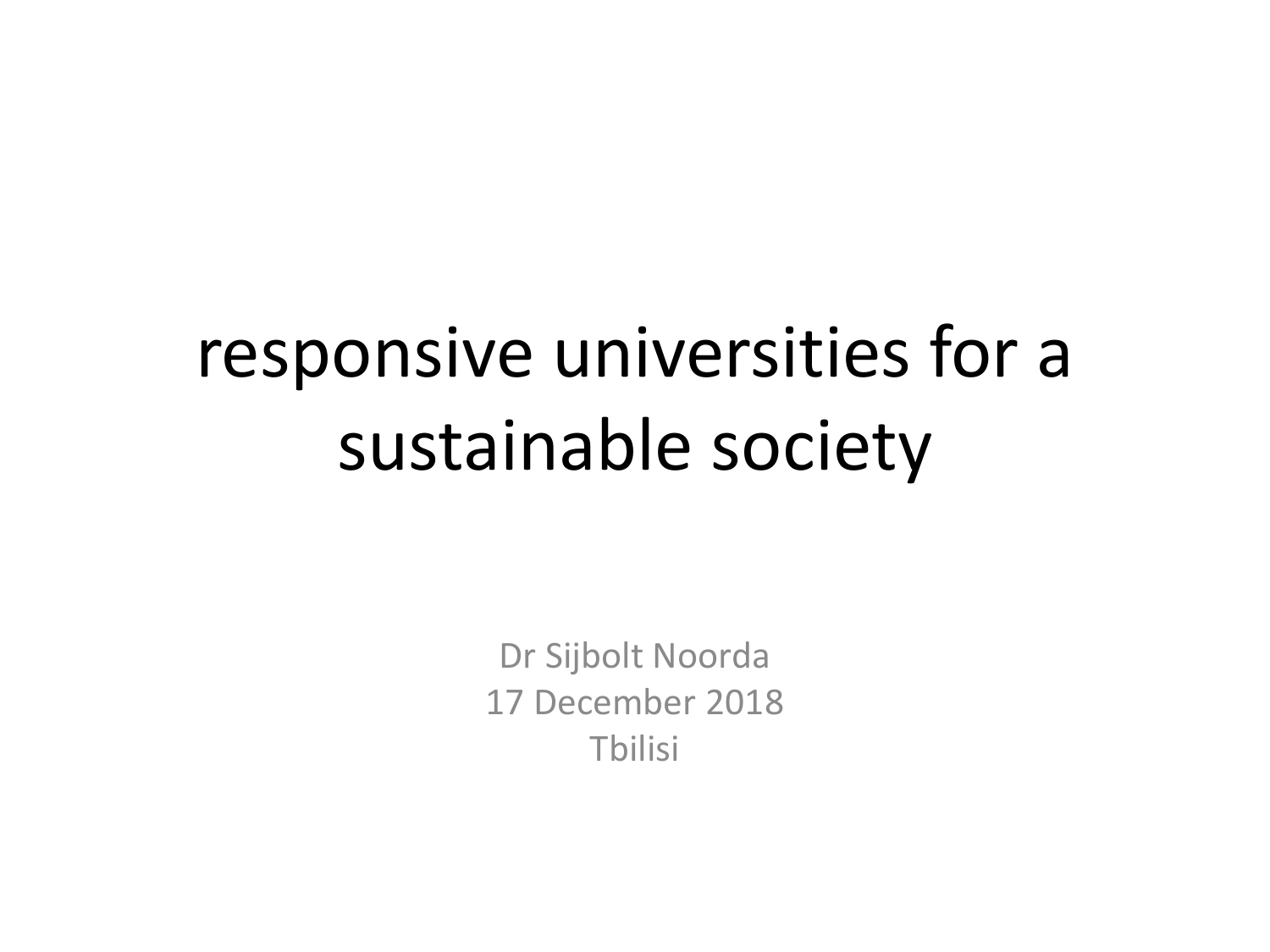**looking back to the 2018 authorization process**

**congratulations!**

picture taken at New Year Celebrations in Tbilisi by Erasmus student Manoj Pradeep (from Chennai)

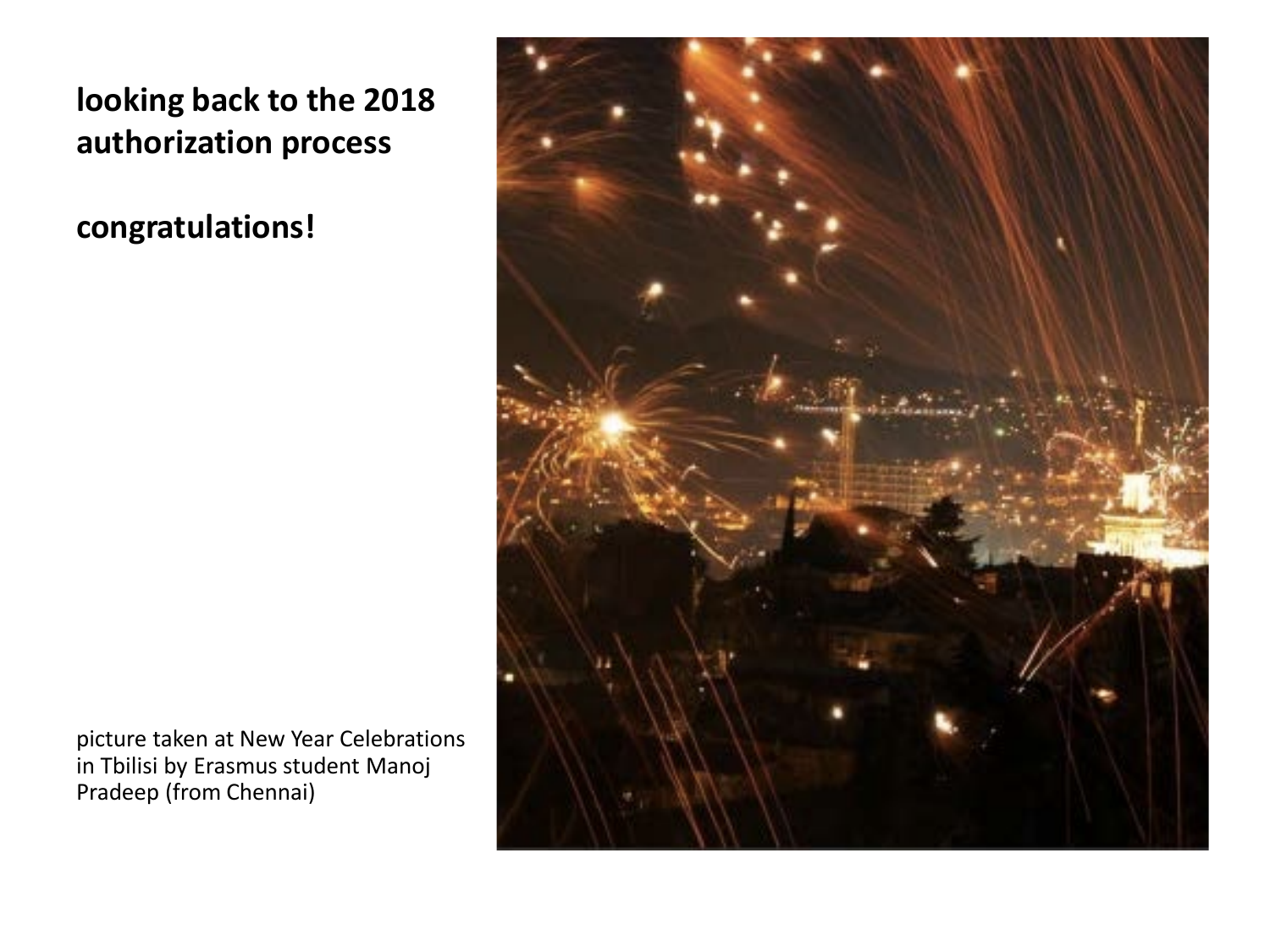## quality assurance 2.0

- operational quality in teaching & learning and research is an essential precondition for HE&R systems and institutions
- quality is not a formal, isolated phenomenon, it is *contextual* and serves ulterior *purposes*

• this is why profile, mission and strategy are key items in the authorization process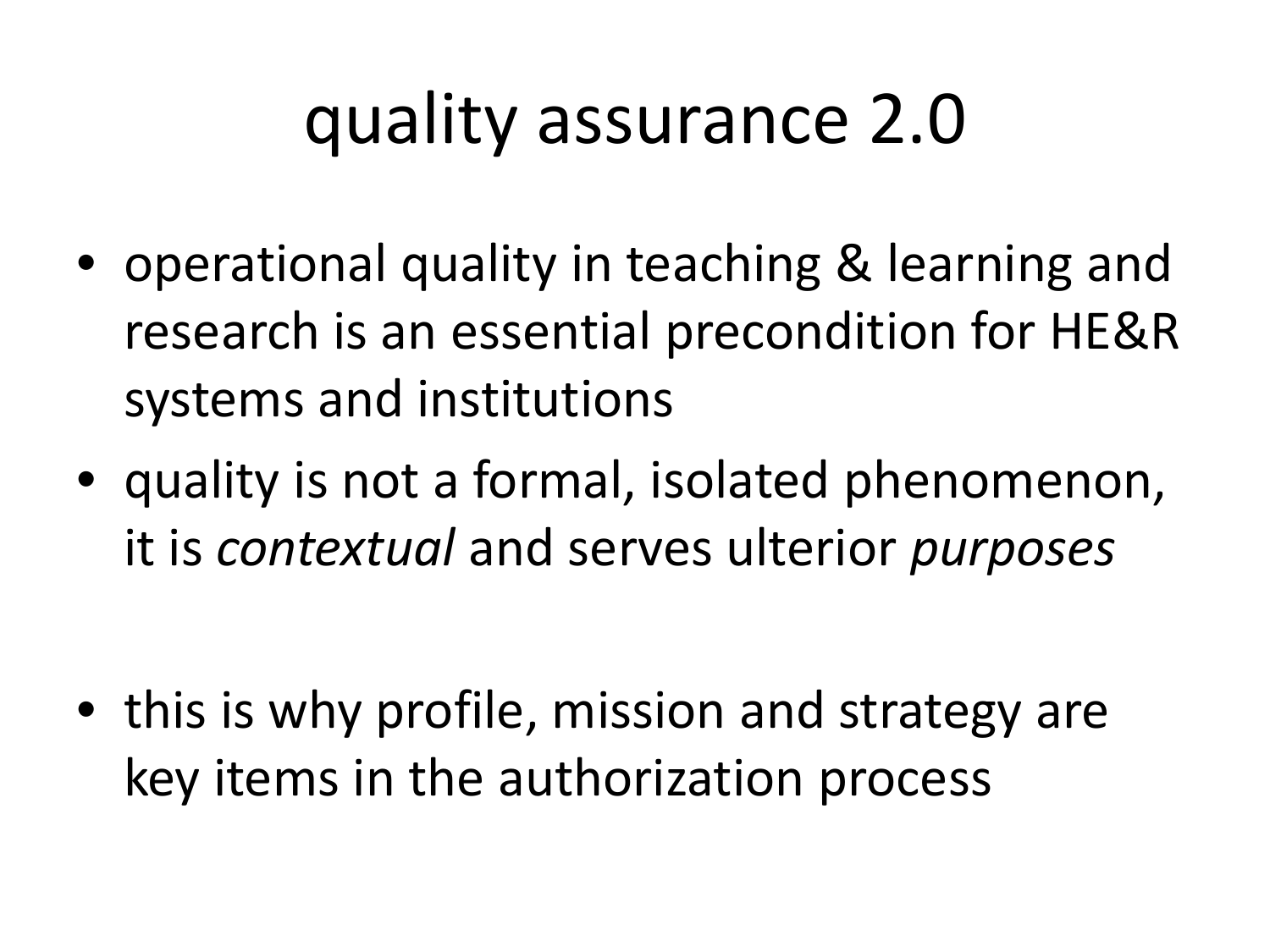### university and society

- serving society is not a nice add-on, it is a *core task* and *purpose* for universities in teaching & learning as well as in research, contributing to
	- next generations of graduates
	- present & future labour markets
	- civic values & virtues
	- social innovation & economic performance
	- sustainable development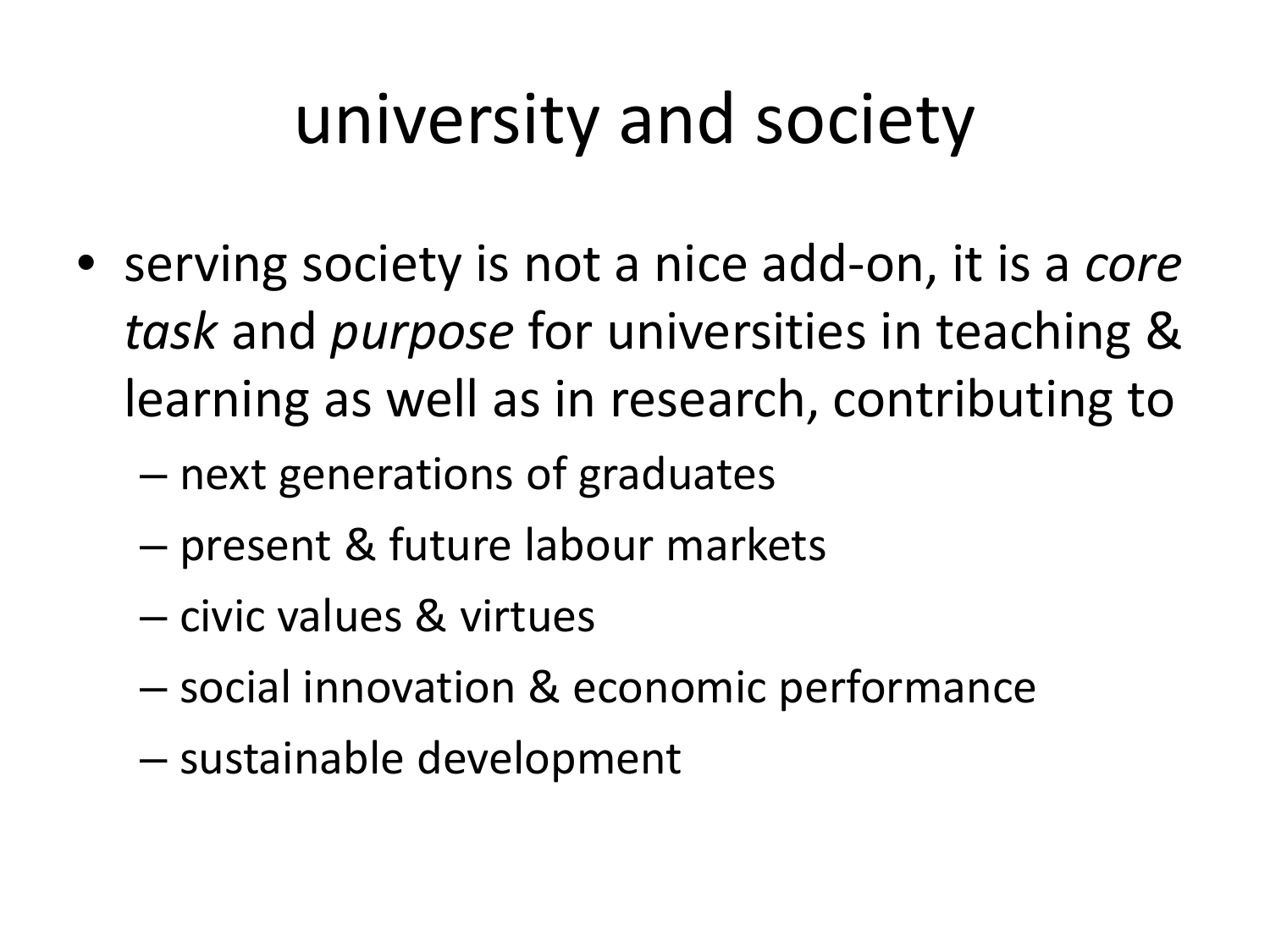# **1** the part of universities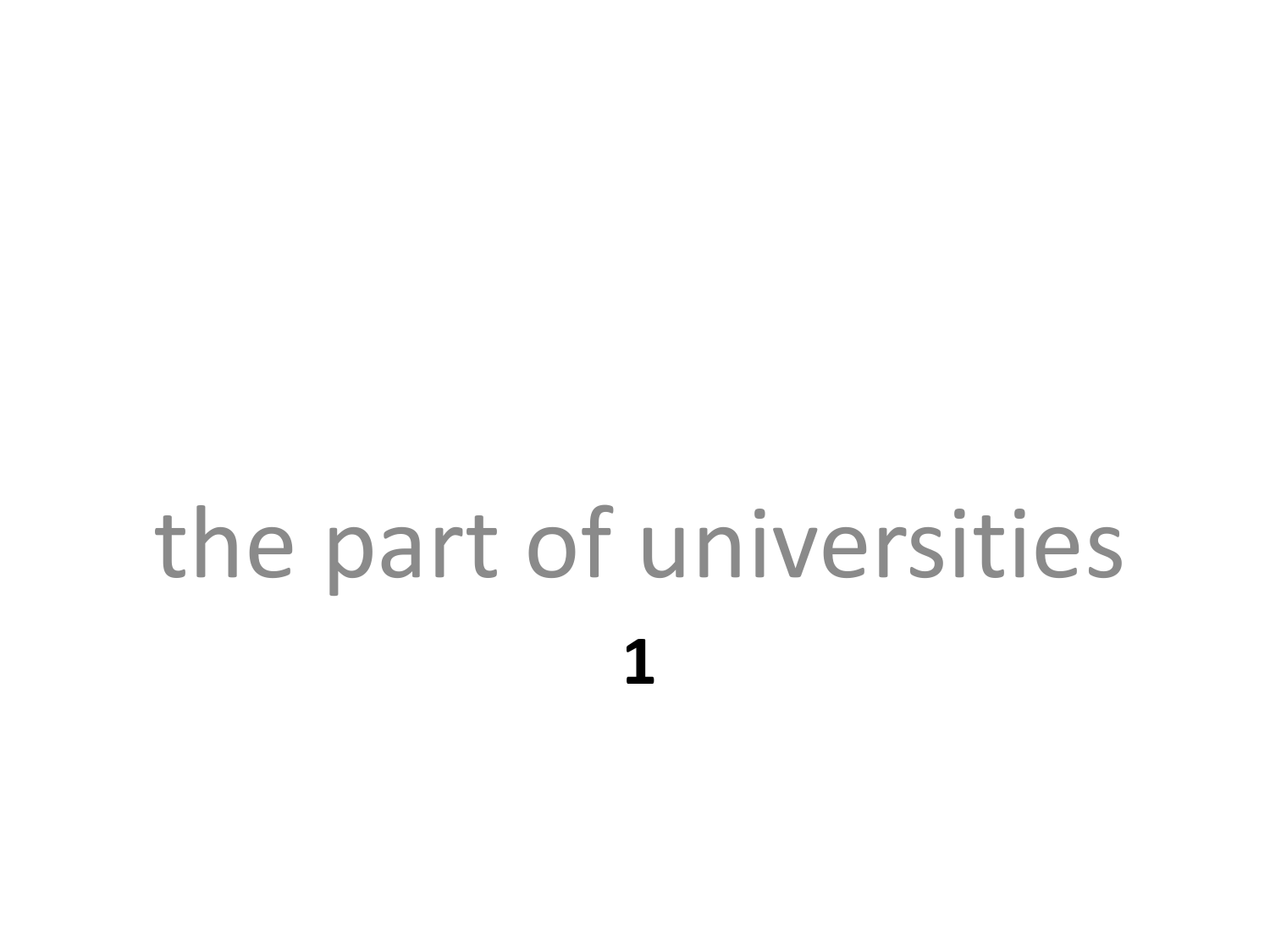#### *responsive* universities

- this assumes that universities have a clear picture of the society they are serving and know how to design their own contributions to it
- a matter of profile, shared values and nimble adaptability
- which by the way is easier said than done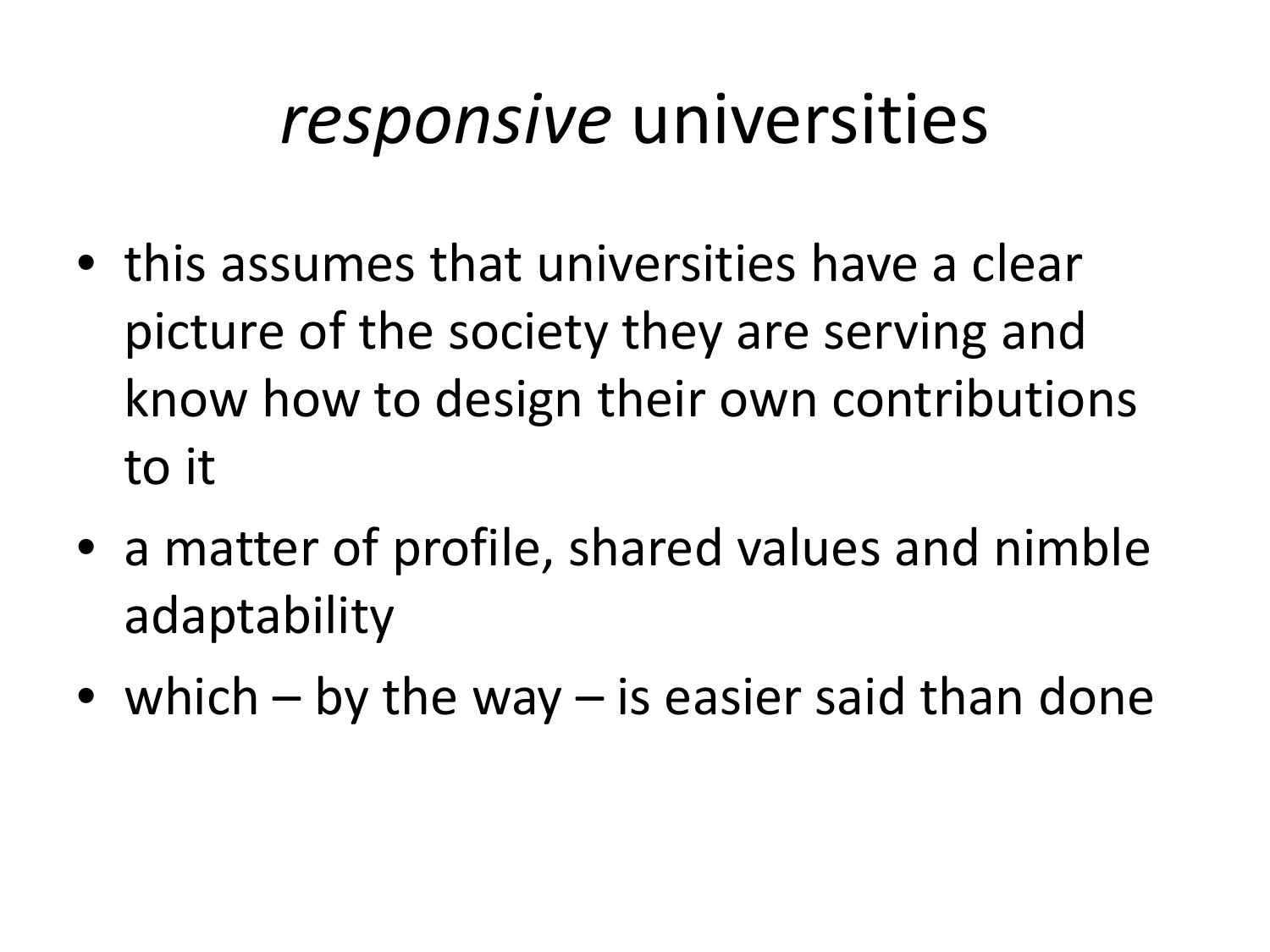#### universities at crossroads

- the multitude & complexity of meaningful options and the need to focus
- the dilemma of the comfort of the present and the sense of urgency of the future
- the art of realizing change in a multilayered institution
- institutional rethinking & remodeling takes more than re-phrasing strategies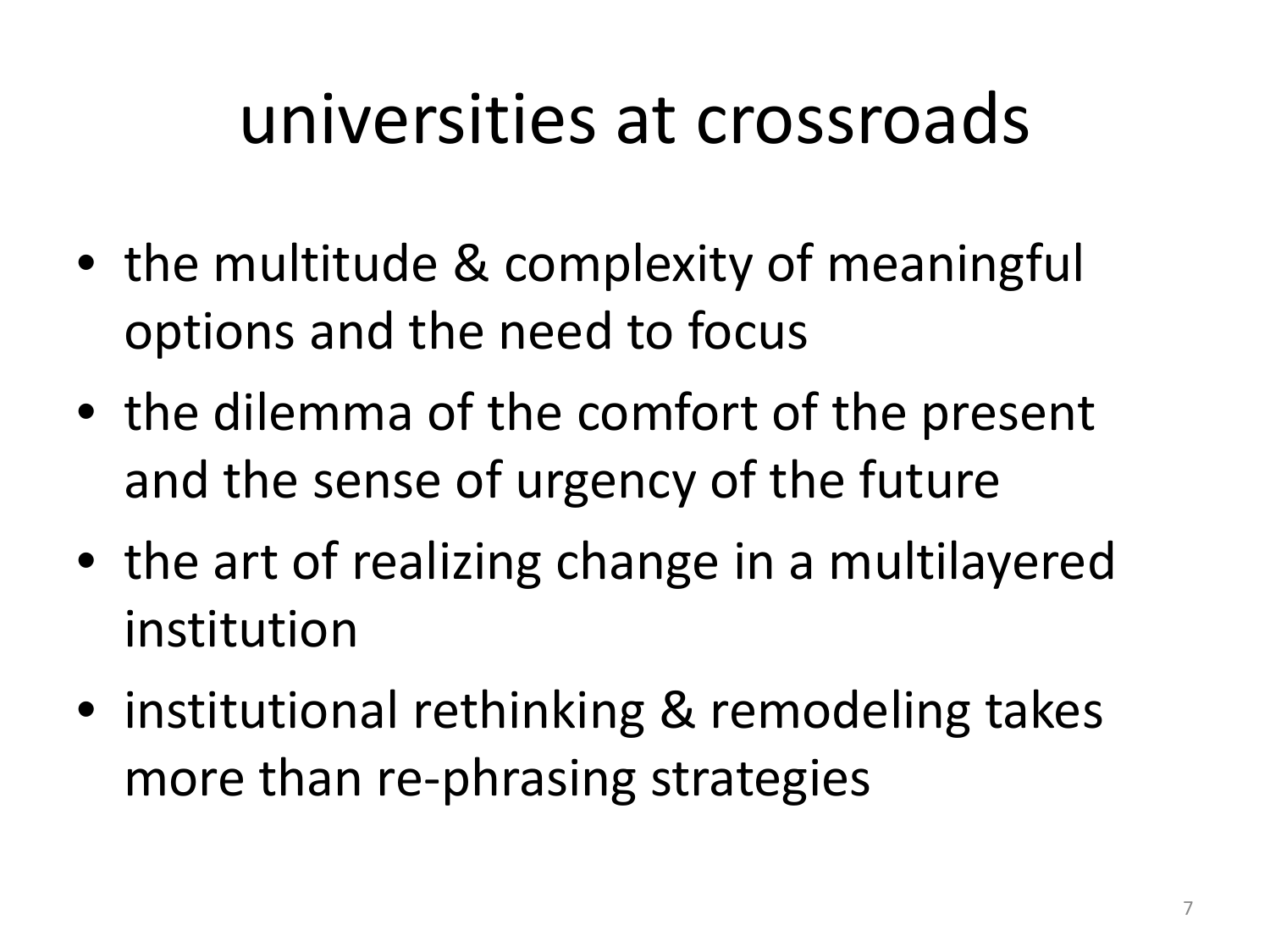### a potential menu

- inclusive & diverse (instead of monolithic)
	- in terms of participants, stakeholders, themes as well as workprocesses
	- in terms of interdisciplinarity: redesigning disciplines, broad & mixed curricula, promote & protect collaborations
	- in terms of internationality 3.0: abroad and at home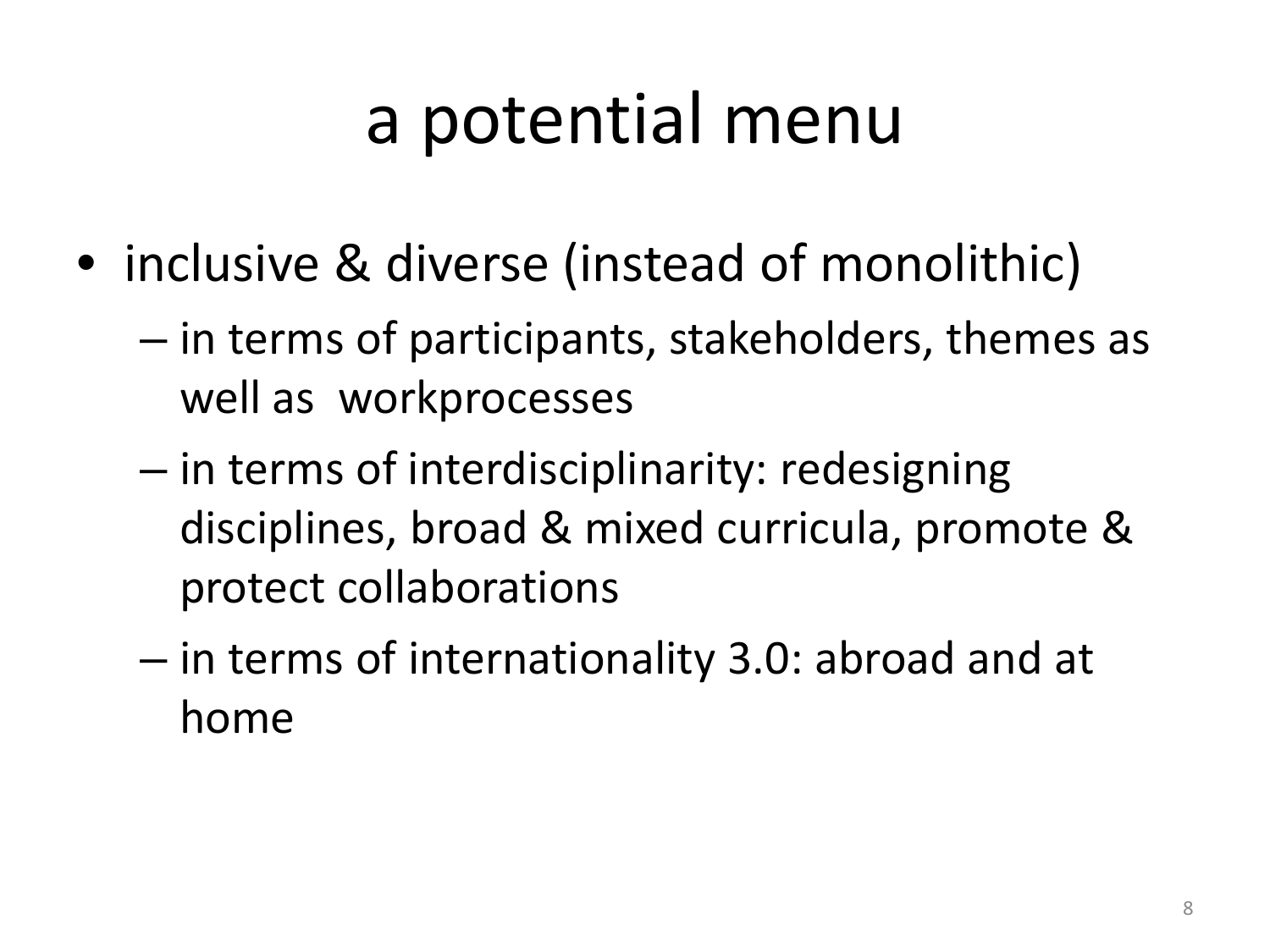## is it a plan or are we going to do it?

- new policies need
	- rationale as well as drive (agency, ownership)
	- enabling as well as embedding
- the shifting 'we' of the university
	- policymakers and executives
	- institution and departments
	- teachers and researchers
	- students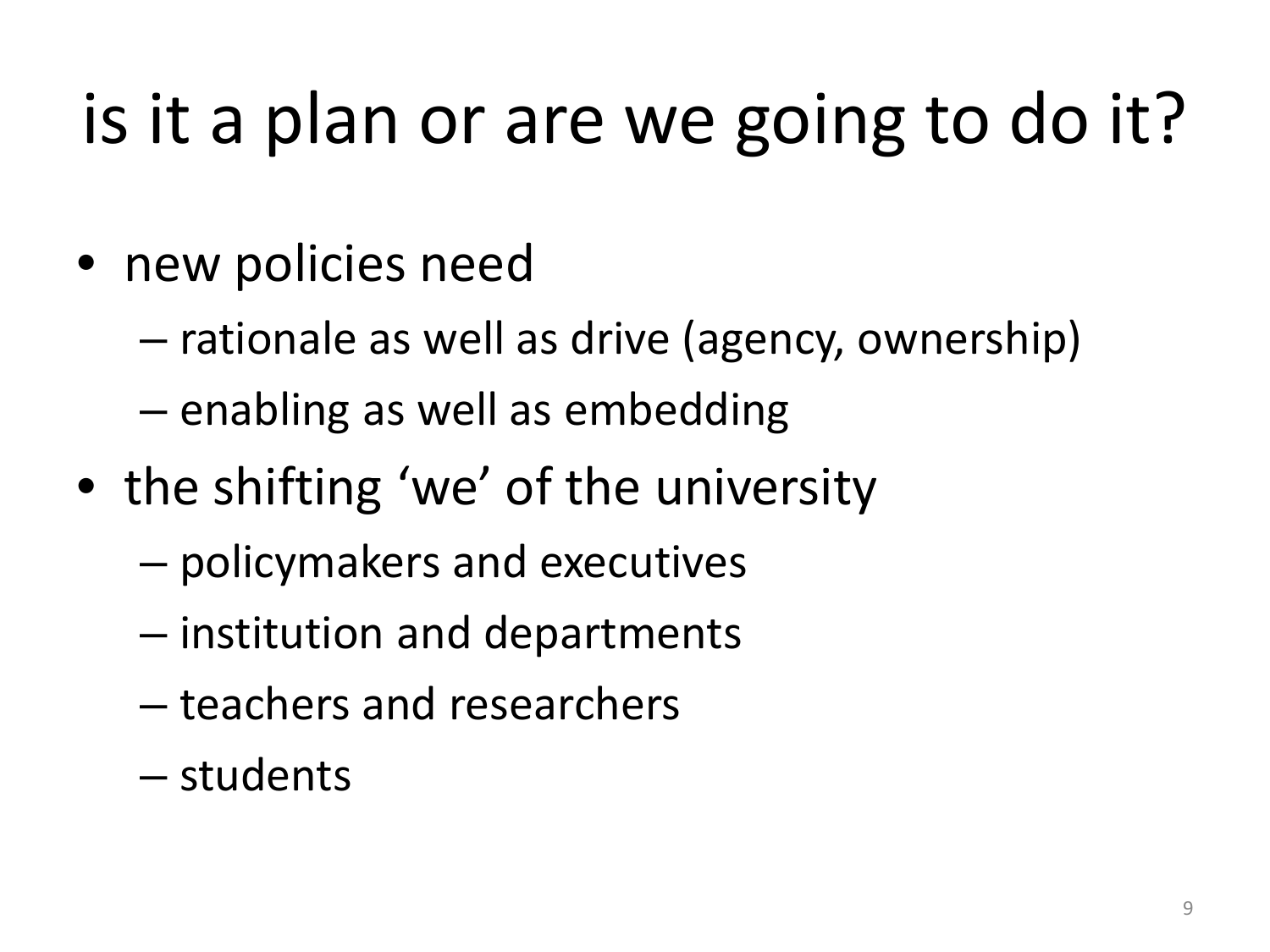- it is crucial that / how we are empowering ourselves
- as institutions, teachers, researchers, students, leadership
- to transform universities into living labs in the real world of today's multidimensional cities and societies
- organizational change and strong agency shouldn't be an afterthought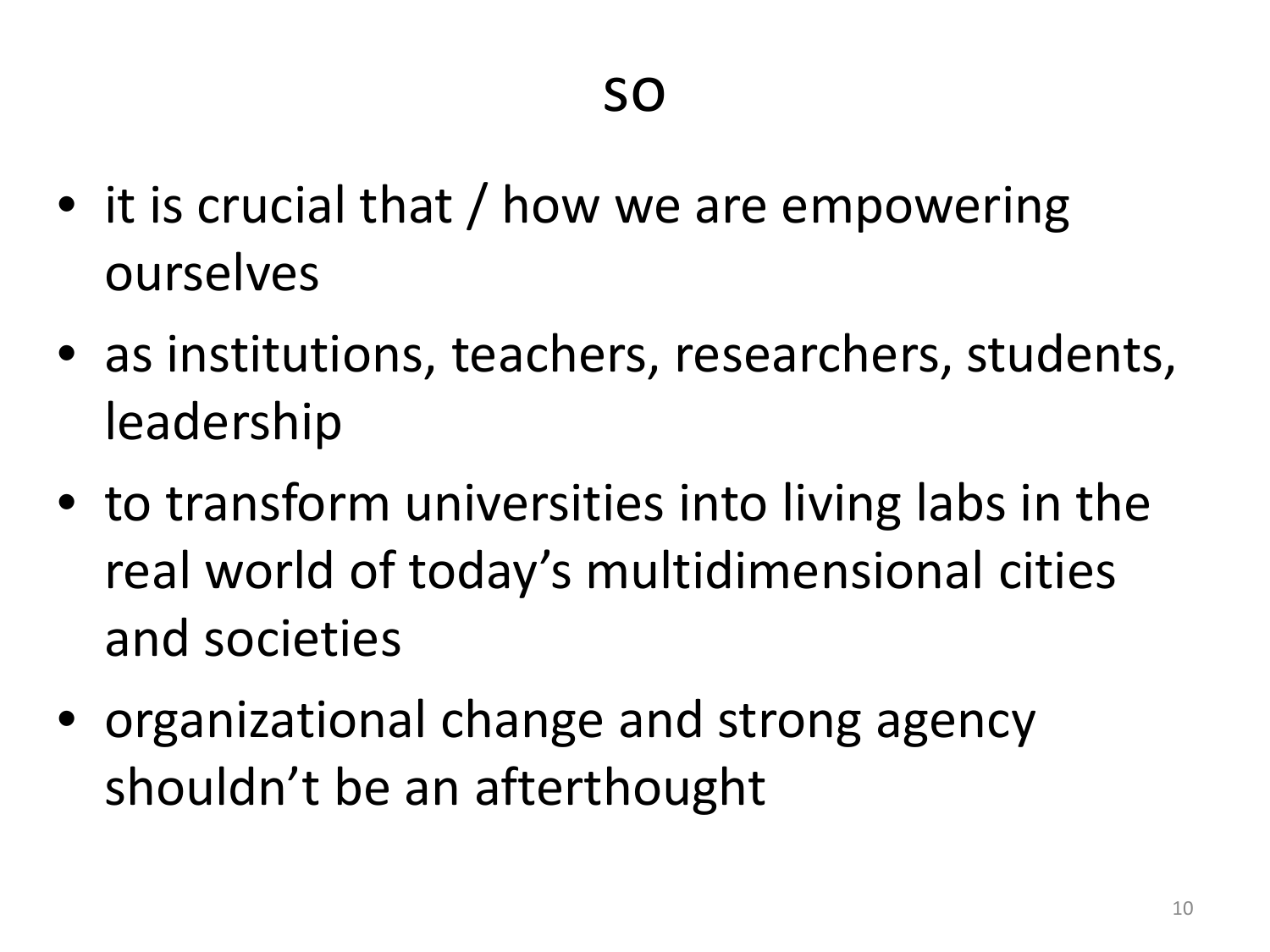# **2** the part of society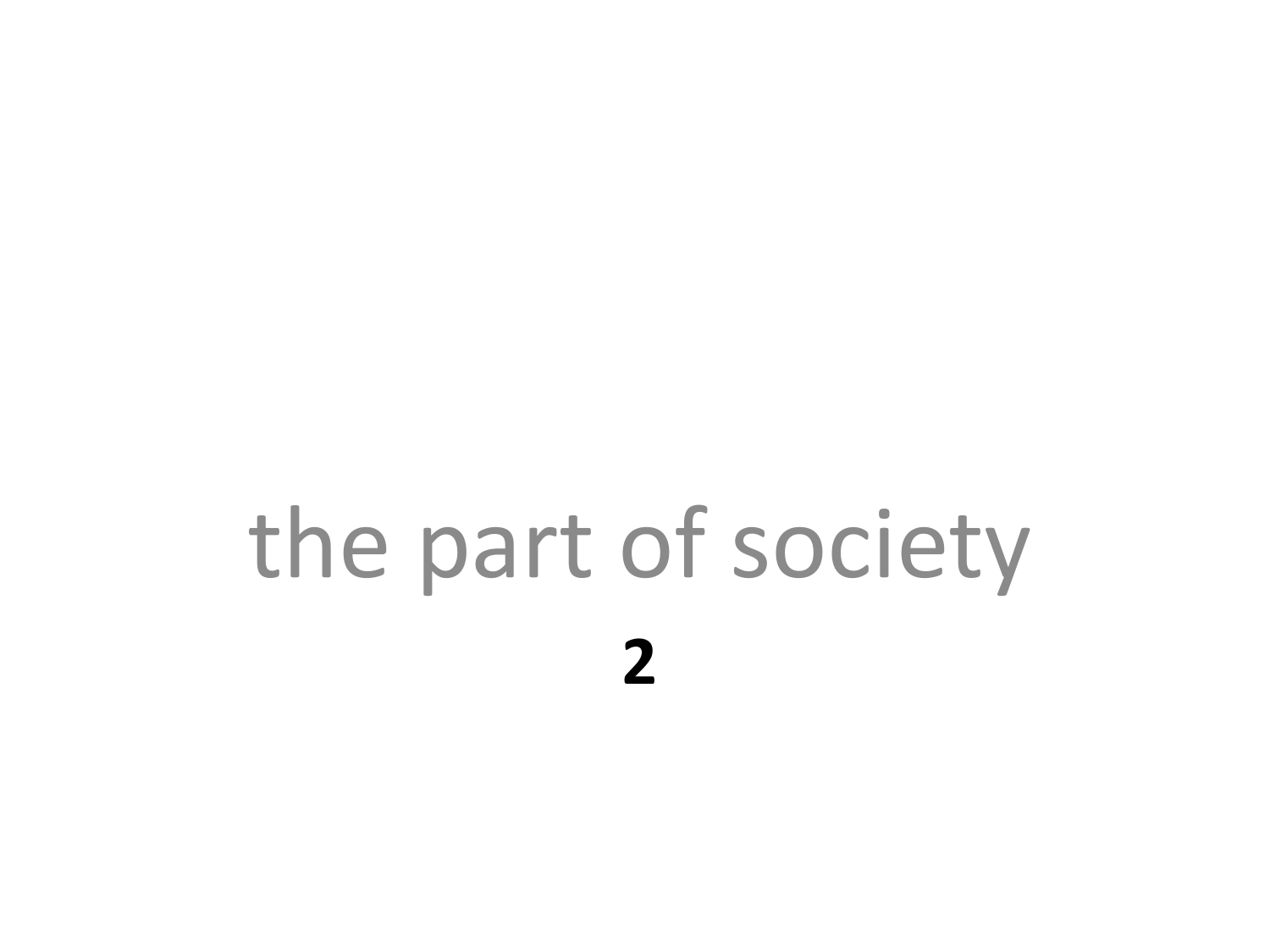#### sustainable societies

- the society part of the relationship isn't any easier:
- 'society' is a container concept [society? which society?] with diverse content
- some of it is powerful and visible, some of it speaks only with a weak voice
- so partnering and matchmaking require good care and strong values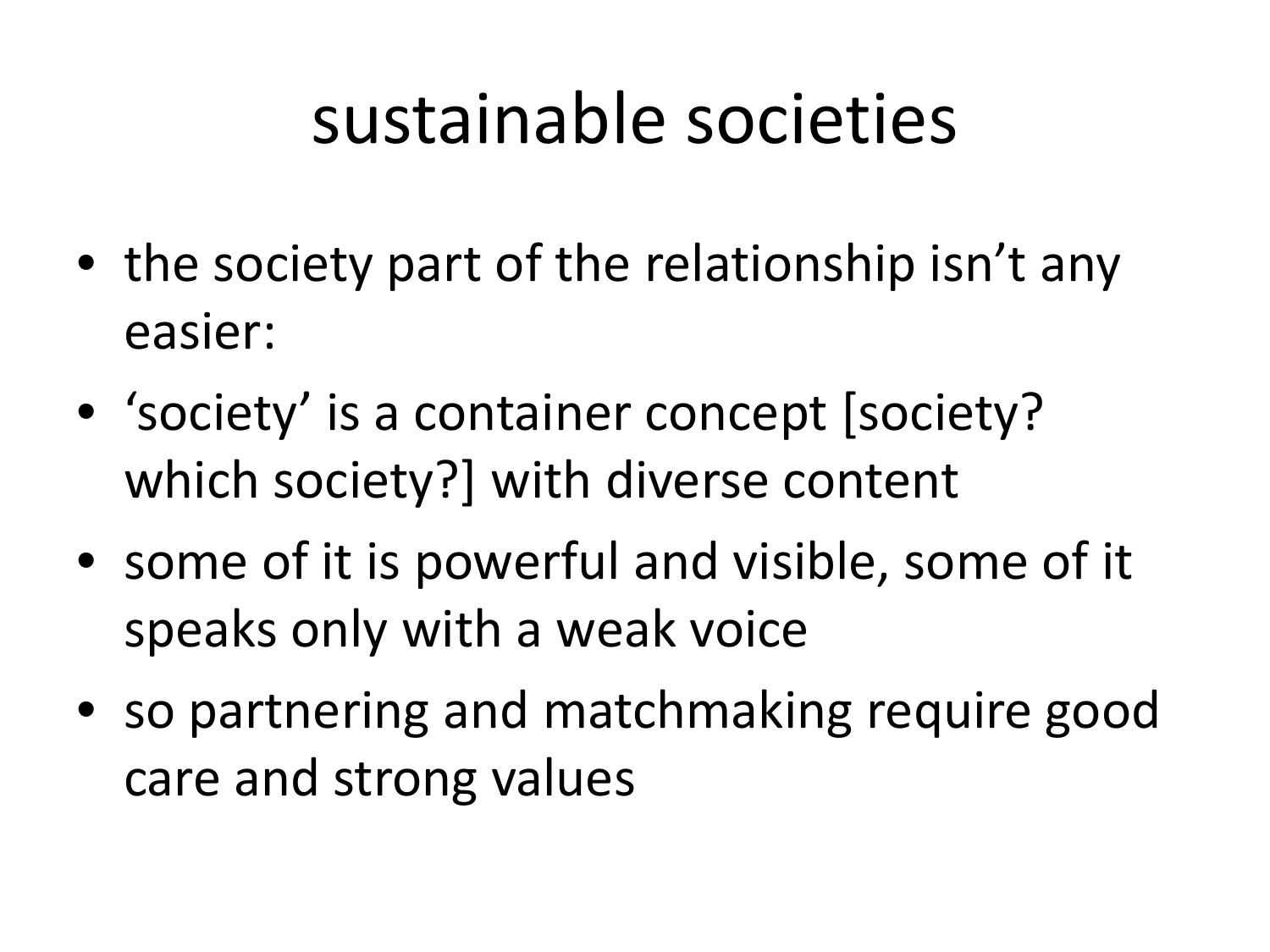#### government

- diverse societies need diverse services
- how to design and maintain a good and *differentiated* national system of HE & R?
- what is the role of *government*?
	- between scripting and trust
	- between empowering and control
	- between tactics and strategy
	- between short-term and long-term
- quality assurance 2.0 should include government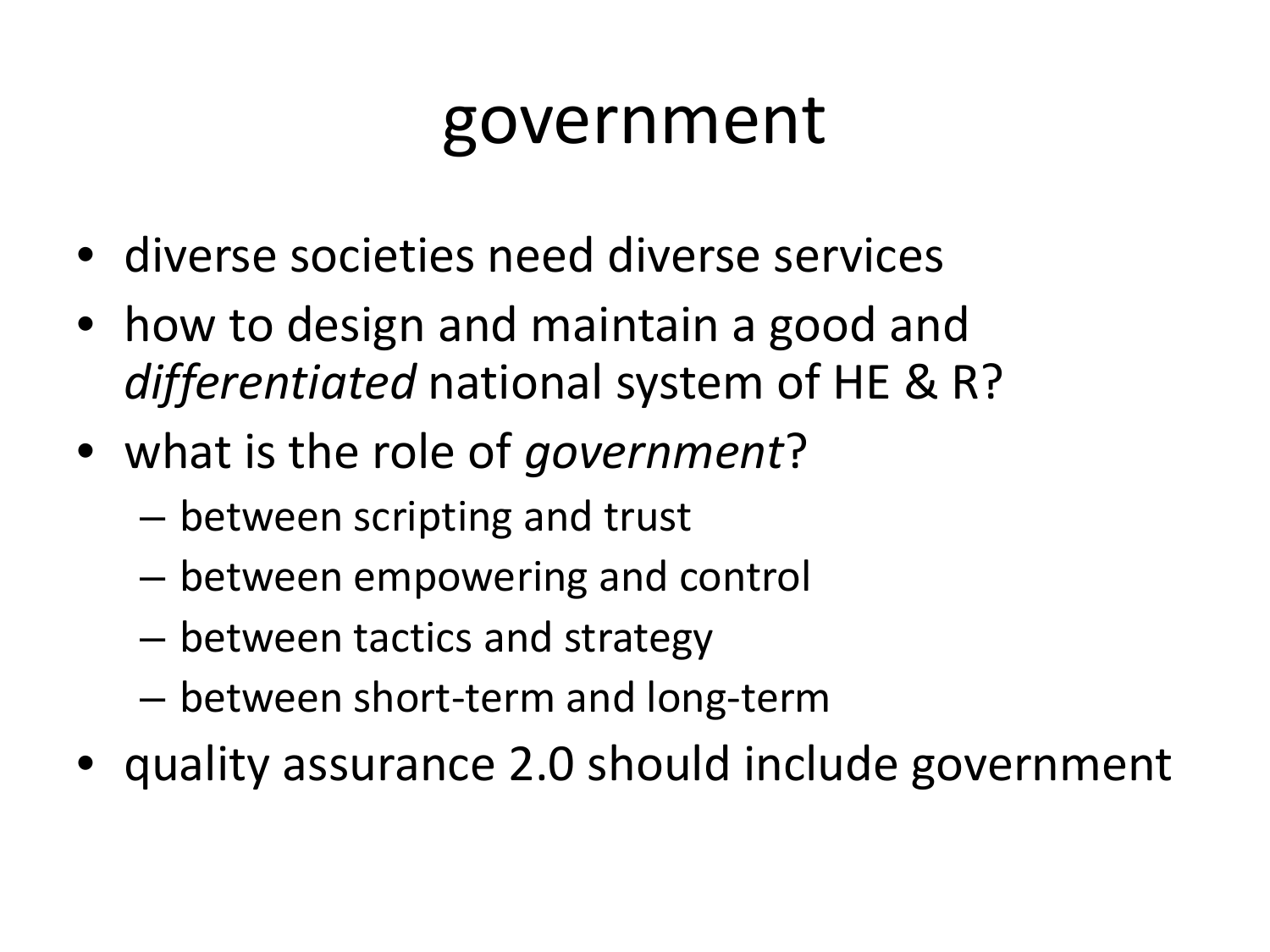## living labs

- sustainable societies need more than good government
- a variety of platforms and institutions beyond the traditional and the well-established
- living labs, open workshops, citizens science, community centres, private-public partnerships
- ideal meeting grounds for students & teachers as well as researchers, in view of deep learning and smart contributing